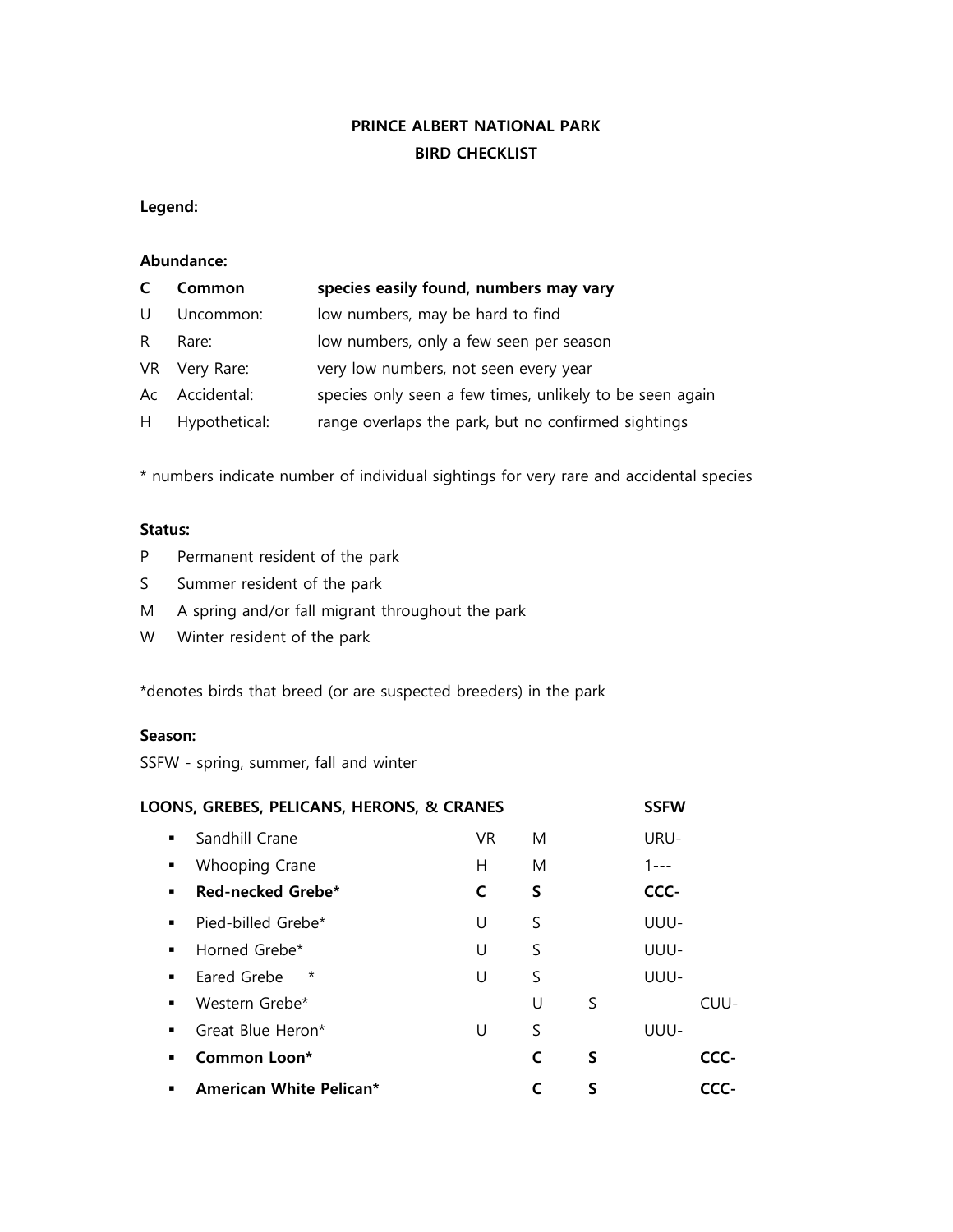| ٠ | Double Crested Cormorant*                     | C            | S            |   | CCC-        |      |
|---|-----------------------------------------------|--------------|--------------|---|-------------|------|
| ٠ | American Bittern*                             | U            | S            |   | UUU-        |      |
|   | <b>WATERFOWL</b>                              |              |              |   | <b>SSFW</b> |      |
| ٠ | Tundra Swan                                   | U            | M            |   | $U1U-$      |      |
| ٠ | Canada Goose*                                 |              | $\mathsf{C}$ | S |             | CUC- |
| ٠ | Greater White Fronted Goose                   | U            | M            |   | UUU-        |      |
| ٠ | Snow Goose                                    | $\mathsf{R}$ | M            |   | $R-R-$      |      |
| ٠ | Mallard*                                      |              | C            | S |             | CCC- |
| ٠ | <b>Blue-winged Teal*</b>                      | C            | S            |   | CCC-        |      |
| ٠ | Green-winged Teal*                            | C            | S            |   | CCC-        |      |
| ٠ | American Wigeon*                              | U            | S            |   | UUU-        |      |
| ٠ | Northern Pintail*                             |              | U            | S |             | UUU- |
| ٠ | Northern Shoveler*                            | $\mathsf{R}$ | S            |   | UUU-        |      |
| ٠ | Harlequin Duck                                | Ac           | M            |   | $-1-$       |      |
| ٠ | Ruddy Duck                                    | $\mathsf{R}$ | M            |   | RRR-        |      |
| ٠ | Ring-necked Duck*                             | U            | S            |   | UUU-        |      |
| ٠ | Wood Duck                                     | Ac           | M            |   | $2--$       |      |
| ٠ | Greater Scaup                                 | Ac           | M            |   | $2--$       |      |
| ٠ | Lesser Scaup*                                 | U            | S            |   | CUU-        |      |
| ٠ | White-winged Scoter                           | <b>VR</b>    | M            |   | AAR-        |      |
| ٠ | Common Goldeneye*                             | $\mathsf{C}$ | S            |   | CCC-        |      |
| ٠ | Gadwall*                                      | $\mathsf{R}$ | S            |   | UUU-        |      |
|   | Canvasback*                                   | U            | S            |   | UUU-        |      |
| ٠ | Redhead*                                      | R            | S            |   | UUU-        |      |
|   | Bufflehead*                                   | U            | S            |   | UUU-        |      |
| ٠ | <b>Common Merganser*</b>                      | C            | S            |   | CCC-        |      |
| ٠ | Hooded Merganser                              | Ac           | M            |   | $5--$       |      |
| ٠ | Red-breasted Merganser                        |              | <b>VR</b>    | M |             | AAA- |
|   | <b>VULTURES, HAWKS, EAGLES &amp;: FALCONS</b> |              |              |   | <b>SSFW</b> |      |
| ٠ | <b>Turkey Vulture</b>                         | $\mathsf{R}$ | M            |   | $3--$       |      |
| ٠ | Osprey*                                       |              | U            | S |             | UUU- |
| ٠ | Northern Harrier*                             | $\mathsf{R}$ | S            |   | UUU-        |      |
| ٠ | American Kestrel*                             | U            | S            |   | UUU-        |      |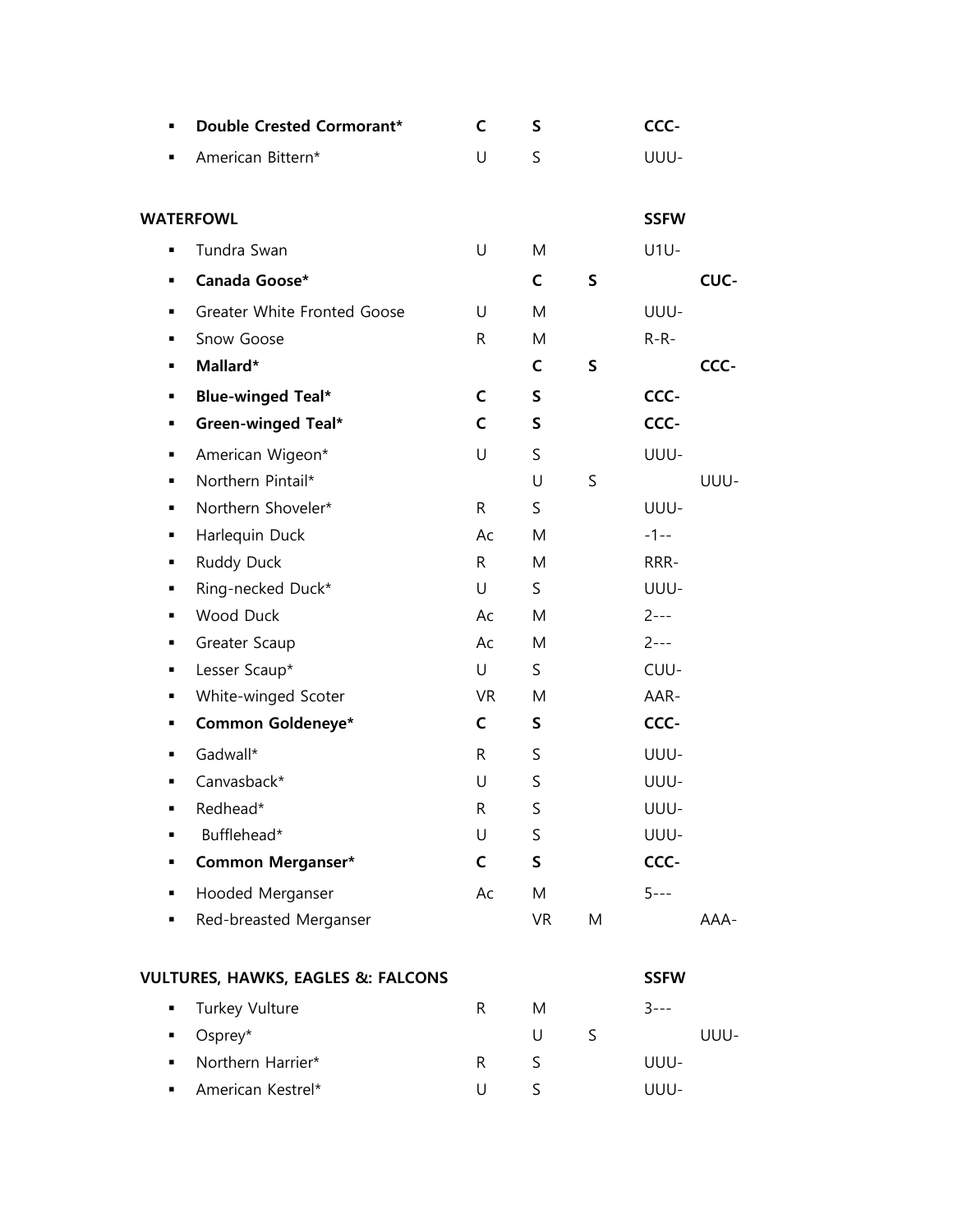| ٠ | Merlin*                     | U            | S            |   | UUU-        |             |
|---|-----------------------------|--------------|--------------|---|-------------|-------------|
| ٠ | Bald Eagle*                 | U            | S            |   | UUU1        |             |
| ٠ | Golden Eagle                | <b>VR</b>    | M            |   | $R-R-$      |             |
| ٠ | Peregrine Falcon            | <b>VR</b>    | M            |   | $5--$       |             |
| ٠ | Gyrfalcon                   | <b>VR</b>    | M            |   | $---2$      |             |
| ٠ | Sharp-shinned Hawk*         | U            | S            |   | UUU-        |             |
| ٠ | Cooper's Hawk*              |              | R            | S |             | RRR-        |
| ٠ | Northern Goshawk*           | U            | P            |   | <b>UUUU</b> |             |
|   | Broad-winged Hawk*          | U            | S            |   | UUU-        |             |
| ٠ | Swainson's Hawk             | R            | M            |   | RRR-        |             |
| ٠ | Rough-legged Hawk           | R            | M            |   | $U-R-$      |             |
|   | <b>GALLINACEOUS BIRDS</b>   |              |              |   | <b>SSFW</b> |             |
| ٠ | <b>Ruffed Grouse</b>        | C            | P            |   | <b>CCCC</b> |             |
| ٠ | Spruce Grouse*              | U            | P            |   | UUUU        |             |
| ٠ | Sharp-tailed Grouse         | $\mathsf{R}$ | P            |   | <b>RRRR</b> |             |
| ٠ | Willow Ptarmigan            | <b>VR</b>    | W            |   | $---R$      |             |
|   | RAILS, SHOREBIRDS &: GULLS  |              |              |   |             | <b>SSFW</b> |
| ٠ | <b>Yellow Rail</b>          | Ac           | M            |   | $1 - - -$   |             |
| ٠ | Virginia Rail               | Ac           | M            |   | AAA-        |             |
| ٠ | Sora*                       | $\mathsf{C}$ | S            |   | CCC-        |             |
| ٠ | American Coot*              | U            | S            |   | UUU-        |             |
| ٠ | Willet*                     | R            | S            |   | RRR-        |             |
| ٠ | Killdeer*                   |              | $\mathsf{C}$ | S |             | CCC-        |
| ٠ | <b>Black-bellied Plover</b> | Ac           | M            |   | $2 - 3 -$   |             |
|   | Lesser Golden Plover        | Ac           | M            |   | $1 - - -$   |             |
| ٠ | Semipalmated Plover         | <b>VR</b>    | M            |   | $5 - 5 -$   |             |
| ٠ | Greater Yellowlegs*         | U            | S            |   | UUU-        |             |
| ٠ | Lesser Yellowlegs*          | U            | S            |   | UUU-        |             |
| ٠ | Spotted Sandpiper*          | C            | S            |   | CCC-        |             |
| ٠ | Solitary Sandpiper*         | U            | S            |   | UUU-        |             |
| ٠ | Semipalmated Sandpiper      | R            | M            |   | RRR-        |             |
| ٠ | Western Sandpiper           | Ac           | M            |   | $-1 -$      |             |
| ٠ | Least Sandpiper             |              | R            | M |             | $R-R-$      |
|   | White-rumped Sandpiper      | <b>VR</b>    | M            |   | $R - 3 -$   |             |
|   |                             |              |              |   |             |             |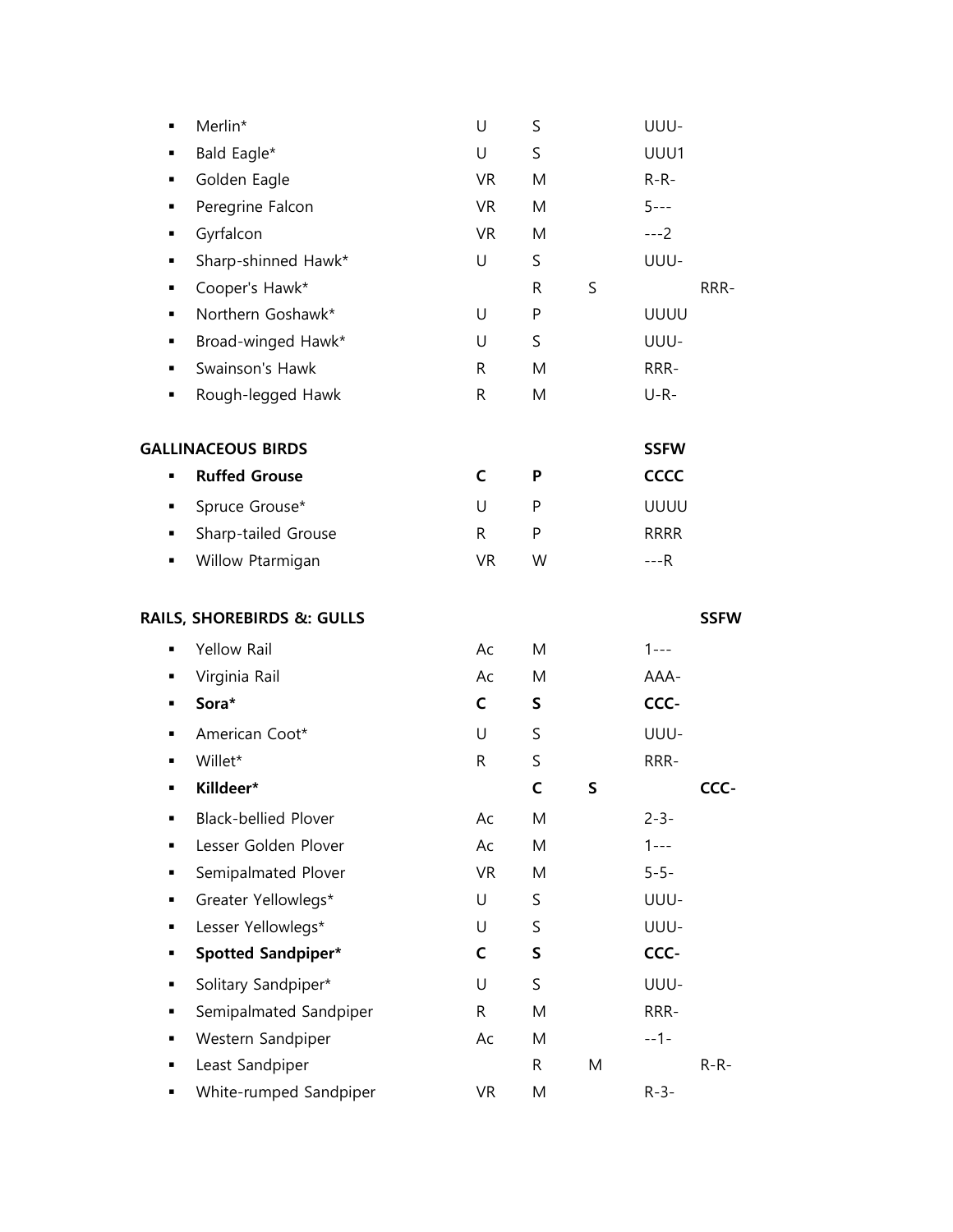| ٠           | Baird's Sandpiper                             | <b>VR</b>    | M            |   | $R - 2 -$         |             |
|-------------|-----------------------------------------------|--------------|--------------|---|-------------------|-------------|
| ٠           | Pectoral Sandpiper                            | <b>VR</b>    | M            |   | $R--$             |             |
| ٠           | Stilt Sandpiper                               | Ac           | M            |   | $1 - - -$         |             |
| ٠           | Upland Sandpiper*                             | <b>VR</b>    | $\mathsf S$  |   | RRR-              |             |
| ٠           | Wilson's Phalarope                            | <b>VR</b>    | M            |   | RRR-              |             |
| ٠           | Red-necked Phalarope                          | <b>VR</b>    | M            |   | $R - 2 -$         |             |
| ٠           | Short-billed Dowitcher*                       | <b>VR</b>    | S            |   | R <sub>2</sub> R- |             |
| ٠           | Long-billed Dowitcher                         | Ac           | M            |   | $1 - - -$         |             |
| ٠           | <b>Common Snipe*</b>                          |              | C            | S |                   | CCU-        |
| ٠           | California Gull*                              |              | C            | S |                   | CCC-        |
| ٠           | Ring-billed Gull*                             |              | C            | S |                   | CCC-        |
| ٠           | Franklin's Gull                               | R            | $\sf S$      |   | RRR-              |             |
| ٠           | Bonaparte's Gull*                             | U            | S            |   | UUU-              |             |
| ٠           | Herring Gull*                                 | U            | S            |   | UUU-              |             |
| ٠           | Common Tern*                                  |              | $\mathsf{C}$ | S |                   | CCC-        |
| ٠           | Caspian Tern                                  | R            | S            |   | RRR-              |             |
| ٠           | Black Tern*                                   | U            | S            |   | UUU-              |             |
|             | <b>PIGEONS &amp; DOVES</b>                    |              |              |   | <b>SSFW</b>       |             |
| ٠           | Mourning Dove*                                |              | U            | S |                   | UUU-        |
| ٠           | <b>Black-billed Cuckoo</b>                    | Ac           | M            |   | $21 -$            |             |
|             |                                               |              |              |   |                   |             |
| <b>OWLS</b> |                                               |              |              |   | <b>SSFW</b>       |             |
| ٠           | <b>Barred Owl*</b>                            | C            | P            |   | <b>CCCU</b>       |             |
| ٠           | Great Horned Owl*                             | U            | P            |   | UUUU              |             |
|             | Snowy Owl                                     | R            | P            |   | $-3R$             |             |
| ٠           | Northern Hawk-Owl                             | R            | P            |   | <b>RURU</b>       |             |
| ٠           | Great Gray Owl*                               |              | U            | P |                   | <b>UUUU</b> |
| ٠           | Long-eared Owl*                               | R            | S            |   | RRR-              |             |
|             | Short-eared Owl*                              | R            | S            |   | RRR-              |             |
| ٠           | Boreal Owl*                                   | U            | P            |   | UUUU              |             |
| ٠           | Northern Saw-whet Owl*                        |              | U            | P |                   | <b>UUUU</b> |
|             | <b>GOATSUCKERS, SWIFTS &amp; HUMMINGBIRDS</b> |              |              |   | <b>SSFW</b>       |             |
|             | Common Nighthawk*                             | $\mathsf{C}$ | S            |   | CCC-              |             |
| ٠           | Chimney Swift                                 | Ac           | S            |   | $-2-$             |             |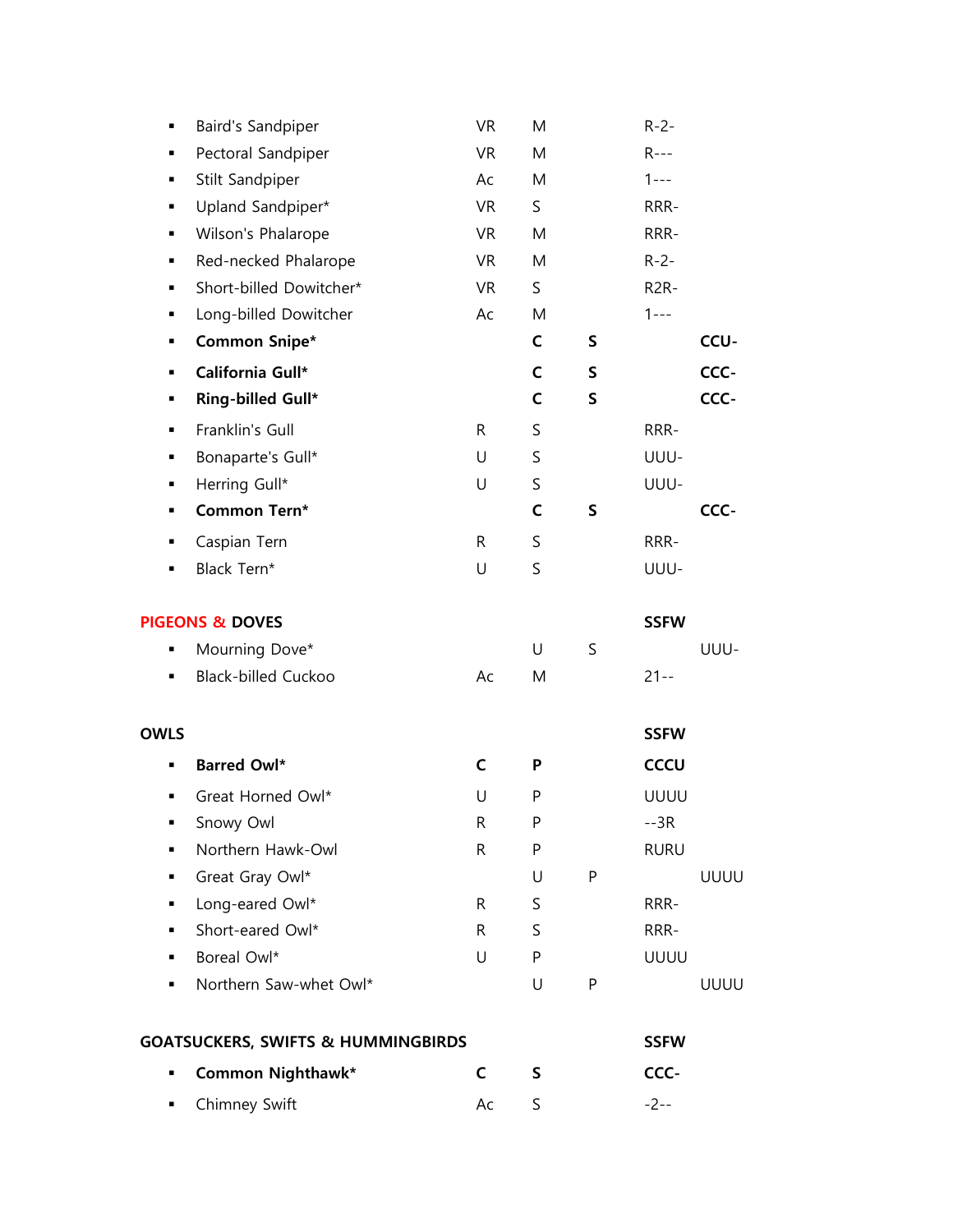| ٠ | Ruby-throated Hummingbird* |    | C | S | UCC-        |
|---|----------------------------|----|---|---|-------------|
| ٠ | Rufous Hummingbird         | Ac | S |   | $-3--$      |
|   |                            |    |   |   |             |
|   | KINGFISHERS & WOODPECKERS  |    |   |   | <b>SSFW</b> |
| ٠ | <b>Belted Kingfisher*</b>  | C  | S |   | CCC-        |
| ٠ | Hairy Woodpecker*          | C  | P |   | <b>CCCC</b> |
| ٠ | Pileated Woodpecker*       | C  | P |   | <b>CCCC</b> |
| ٠ | Downy Woodpecker*          | U  | P |   | UUUU        |
| ٠ | Three-toed Woodpecker*     | U  | P |   | UUUU        |
| ٠ | Black-backed Woodpecker*   | R  | P |   | RRRR        |
| ٠ | Yellow-bellied Sapsucker*  | C  | S |   | CCC-        |
|   | Northern Flicker*          |    | C | S | CCC-        |

# **PERCHING BIRDS**

|   | <b>FLYCATCHERS</b>         |              |         |   | <b>SSFW</b> |      |
|---|----------------------------|--------------|---------|---|-------------|------|
| ٠ | Alder Flycatcher*          | $\mathsf{C}$ | S       |   | CCC-        |      |
| ٠ | Least Flycatcher*          | C            | $\sf S$ |   | CCC-        |      |
| ٠ | Olive-sided Flycatcher*    | U            | S       |   | UUU-        |      |
| ٠ | Yellow-bellied Flycatcher* | $\mathsf{R}$ | S       |   | RRR-        |      |
| ٠ | Great Crested Flycatcher   | R            | M       |   | RRR-        |      |
| ٠ | Western Wood-Peewee*       |              | R       | S |             | RRR- |
| ٠ | Eastern Phoebe*            | $\mathsf{C}$ | S       |   | CCC-        |      |
| ٠ | Say's Phoebe               | Ac           | M       |   | $12 -$      |      |
| ٠ | Eastern Kingbird*          | U            | S       |   | UUU-        |      |
| ٠ | Western Kingbird           | Ac           | S       |   | $35 - -$    |      |
|   | <b>LARKS AND SWALLOWS</b>  |              |         |   | <b>SSFW</b> |      |
| ٠ | Horned Lark*               | C            | S       |   | <b>CUU</b>  |      |
| ٠ | Barn Swallow*              | C            | S       |   | CCC-        |      |
| ٠ | Tree Swallow*              | C            | S       |   | CCC-        |      |
| ٠ | Bank Swallow*              | $\mathsf{R}$ | S       |   | $RR--$      |      |
| ٠ | Cliff Swallow*             | R            | S       |   | $RR-$       |      |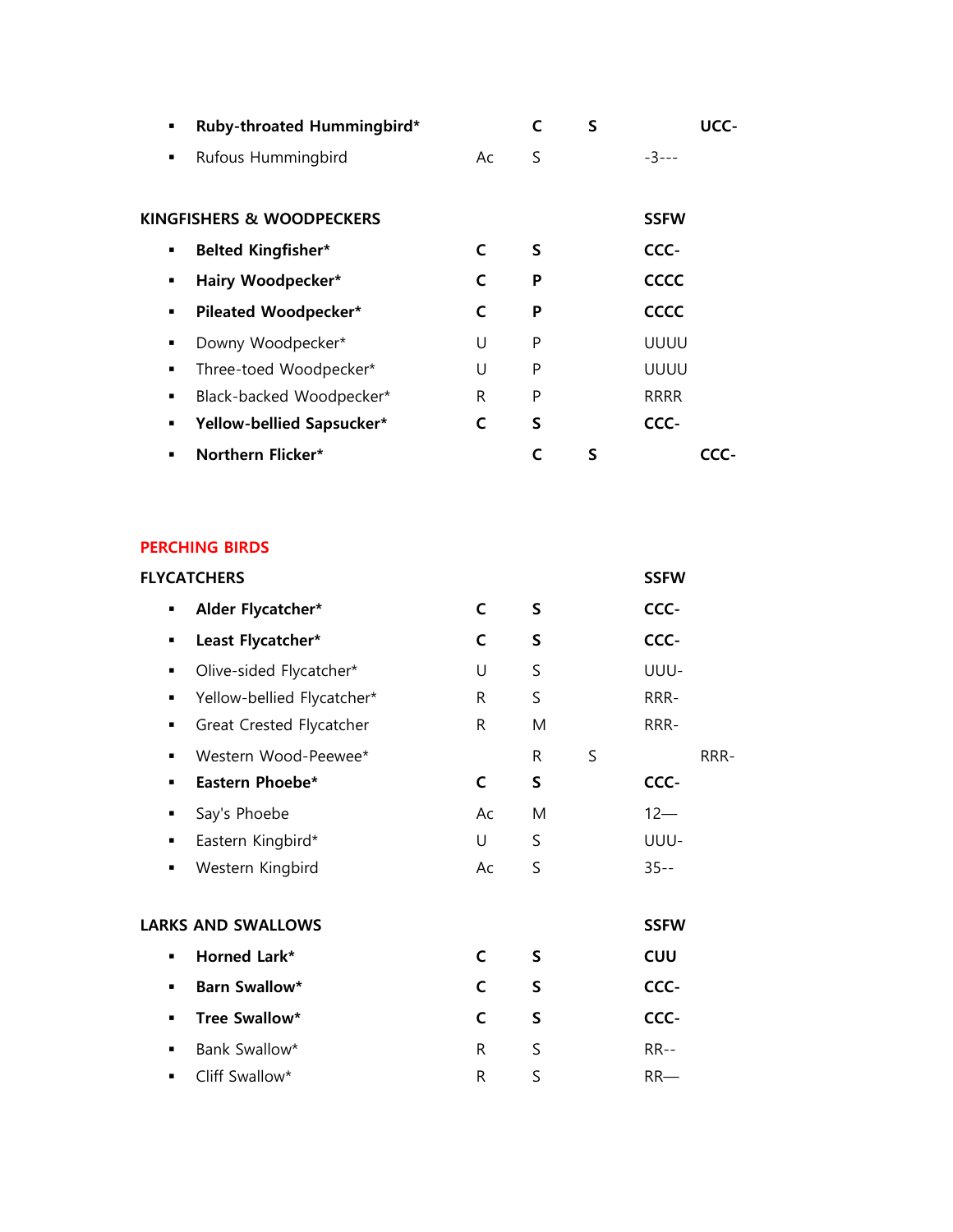|                   | <b>JAYS &amp; CROWS</b>              |              |              |   |                | <b>SSFW</b>      |
|-------------------|--------------------------------------|--------------|--------------|---|----------------|------------------|
| ٠                 | Gray Jay*                            | $\mathsf{C}$ | P            |   | <b>CCCC</b>    |                  |
| ٠                 | Blue Jay*                            | U            | P            |   | UUUU           |                  |
| ٠                 | <b>Black-billed Magpie*</b>          | C            | P            |   | <b>CCCC</b>    |                  |
| ٠                 | American Crow*                       |              | C            | S |                | CCC-             |
| ٠                 | Common Raven*                        | $\mathsf{C}$ | P            |   | <b>CCCC</b>    |                  |
| <b>CHICKADEES</b> |                                      |              |              |   | <b>SSFW</b>    |                  |
| ٠                 | <b>Black-capped Chickadee*</b>       | C            | P            |   | CCCC           |                  |
| ٠                 | <b>Boreal Chickadee*</b>             | C            | P            |   | CCCC           |                  |
|                   | <b>NUTHATCHES &amp; CREEPERS</b>     |              |              |   | <b>SSFW</b>    |                  |
| ٠                 | Red-breasted Nuthatch*               |              | C            | P |                | <b>CCCC</b>      |
| ٠                 | White-breasted Nuthatch              | $\mathsf{R}$ | P            |   | <b>RRRR</b>    |                  |
| ٠                 | <b>Brown Creeper*</b>                |              | $\mathsf{C}$ | S |                | CCC <sub>3</sub> |
|                   | <b>WRENS &amp; DIPPERS</b>           |              |              |   | <b>SSFW</b>    |                  |
| ٠                 | Winter Wren*                         | C            | S            |   | <b>CCC</b>     |                  |
| ٠                 | House Wren*                          | U            | S            |   | UUU-           |                  |
| ٠                 | Sedge Wren*                          | U            | S            |   | UUU-           |                  |
| ٠                 | Marsh Wren*                          | VR.          | S            |   | R51-           |                  |
|                   | <b>KINGLETS &amp; THRUSHES</b>       |              |              |   | <b>SSFW</b>    |                  |
| ٠                 | Ruby-crowned Kinglet*                |              | C            | S |                | CCC-             |
| ٠                 | Golden-crowned Kinglet*              |              | $\mathsf{R}$ | S |                | RRR1             |
| ٠                 | Mountain Bluebird*                   | <b>VR</b>    | S            |   | RRR-           |                  |
| ٠                 | Townsend's Solitaire                 | Ac           | M            |   | $1 - - -$      |                  |
| ٠                 | Veery                                | <b>VR</b>    | S            |   | $RR--$         |                  |
| ٠                 | Gray Catbird                         | <b>VR</b>    | M            |   | RRR-           |                  |
| ٠                 | Brown Thrasher<br>Hermit Thrush*     | Ac           | M<br>C       |   | $3--$          |                  |
| ٠                 | Swainson's Thrush*                   |              |              | S |                | CCC-             |
| ٠                 |                                      | $\mathsf{C}$ | S            |   | CCC-           |                  |
| ٠<br>٠            | Gray-cheeked Thrush<br>Varied Thrush | Ac<br>Ac     | M<br>M       |   | $2--$<br>$2--$ |                  |
|                   |                                      |              |              |   |                |                  |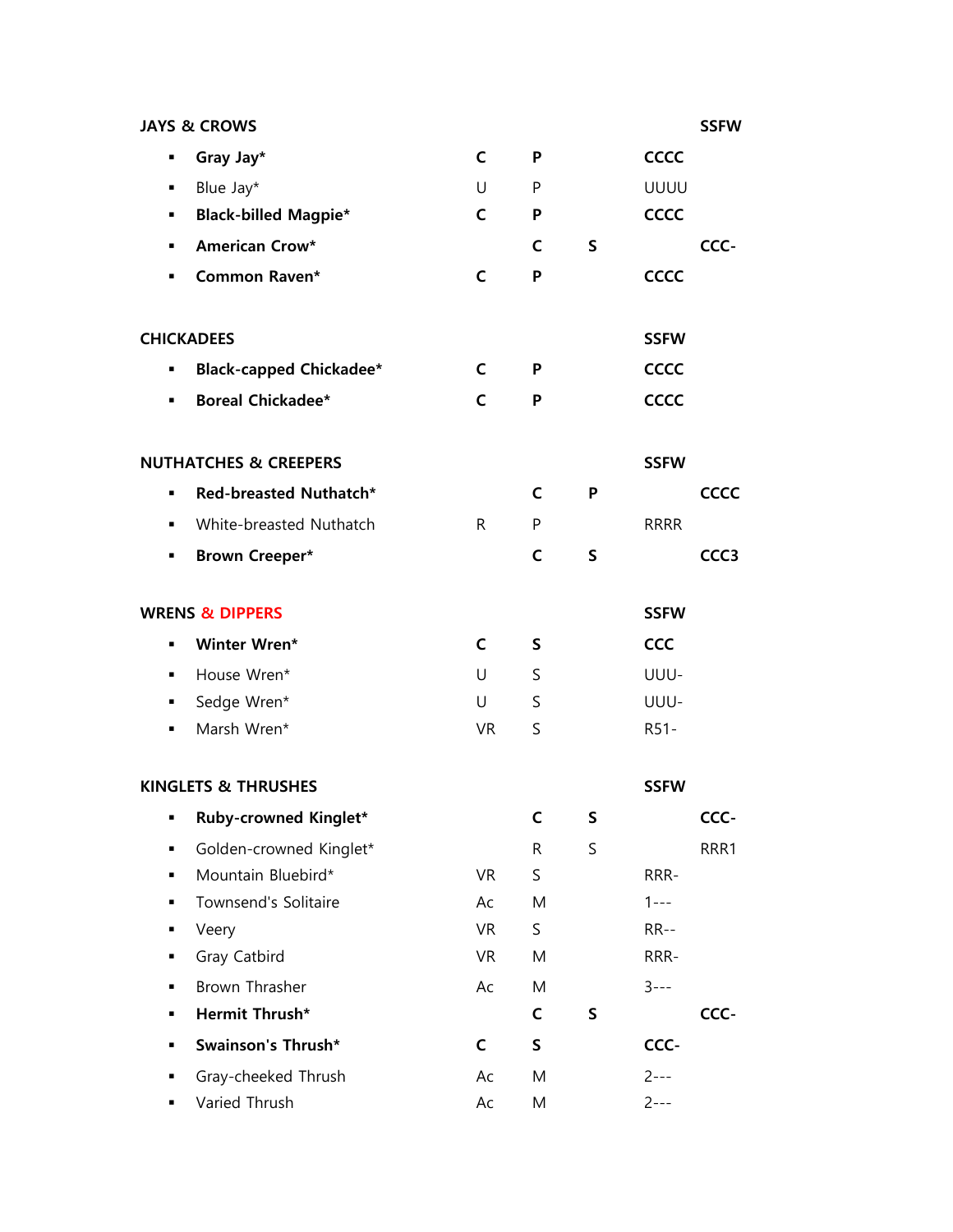|              | American Robin*                            | $\mathsf{C}$ | S            |   | CCC-        |        |
|--------------|--------------------------------------------|--------------|--------------|---|-------------|--------|
|              | PIPITS, WAXWINGS, SHRIKES & STARLINGS      |              |              |   | <b>SSFW</b> |        |
| ٠            | Water Pipit                                | VR.          | S            |   | RRU-        |        |
| ٠            | Sprague's Pipit                            | Ac           | S            |   | $-1-$       |        |
| ٠            | Cedar Waxwing*                             | C            | S            |   | CCU-        |        |
| ٠            | Bohemian Waxwing                           | U            | W            |   | R-RU        |        |
| ٠            | Northern Shrike                            |              | <b>VR</b>    | W |             | $-2-1$ |
| ٠            | European Starling*                         | $\mathsf{R}$ | S            |   | $RR--$      |        |
| <b>VIREO</b> |                                            |              |              |   | <b>SSFW</b> |        |
| ٠            | · Red-eyed Vireo*                          | $\mathsf{C}$ | S            |   | CCC-        |        |
|              | · Solitary Vireo*                          |              | $\mathsf{C}$ | S |             | CCC-   |
| ٠            | · Warbling Vireo*                          |              | R            | S |             | RUR-   |
|              | · Philadelphia Vireo*                      | U            | S            |   | UUU-        |        |
|              | <b>WARBLERS, SPARROWS &amp; BLACKBIRDS</b> |              |              |   | <b>SSFW</b> |        |
|              | <b>Blackburnian Warbler*</b>               | $\mathsf{C}$ | S            |   | CCC-        |        |
| ٠            | <b>Black-throated Green Warbler*</b>       |              | $\mathsf{C}$ | S |             | CCC-   |
| ٠            | Chestnut-sided Warbler*                    |              | $\mathsf{C}$ | S |             | CCC-   |
| ٠            | Magnolia Warbler*                          | C            | S            |   | CCC-        |        |
| ٠            | Tennessee Warbler*                         | C            | S            |   | CCC-        |        |
|              | Yellow-rumped Warbler*                     | (Myrtle's)   | $\mathsf{C}$ | S |             | CCC-   |
|              | Yellow Warbler*                            |              | C            | S |             | CCC-   |
| ٠            | Orange-crowned Warbler*                    | U            | S            |   | UUU-        |        |
| ٠            | Nashville Warbler*                         | R            | S            |   | $RR--$      |        |
|              | Cape May Warbler*                          | U            | S            |   | UUU-        |        |
| ٠            | Palm Warbler*                              | U            | S            |   | UUU-        |        |
| ٠            | Bay-breasted Warbler*                      | U            | S            |   | UUU-        |        |
| ٠            | <b>Blackpoll Warbler</b>                   | R            | M            |   | UUU-        |        |
|              | Black-and-White Warbler*                   | U            | S            |   | UUU-        |        |
|              | Connecticut Warbler*                       | U            | S            |   | UUU-        |        |
|              | Mourning Warbler*                          | U            | S            |   | UUR-        |        |
|              | Wilson's Warbler                           | <b>VR</b>    | S            |   | RRR-        |        |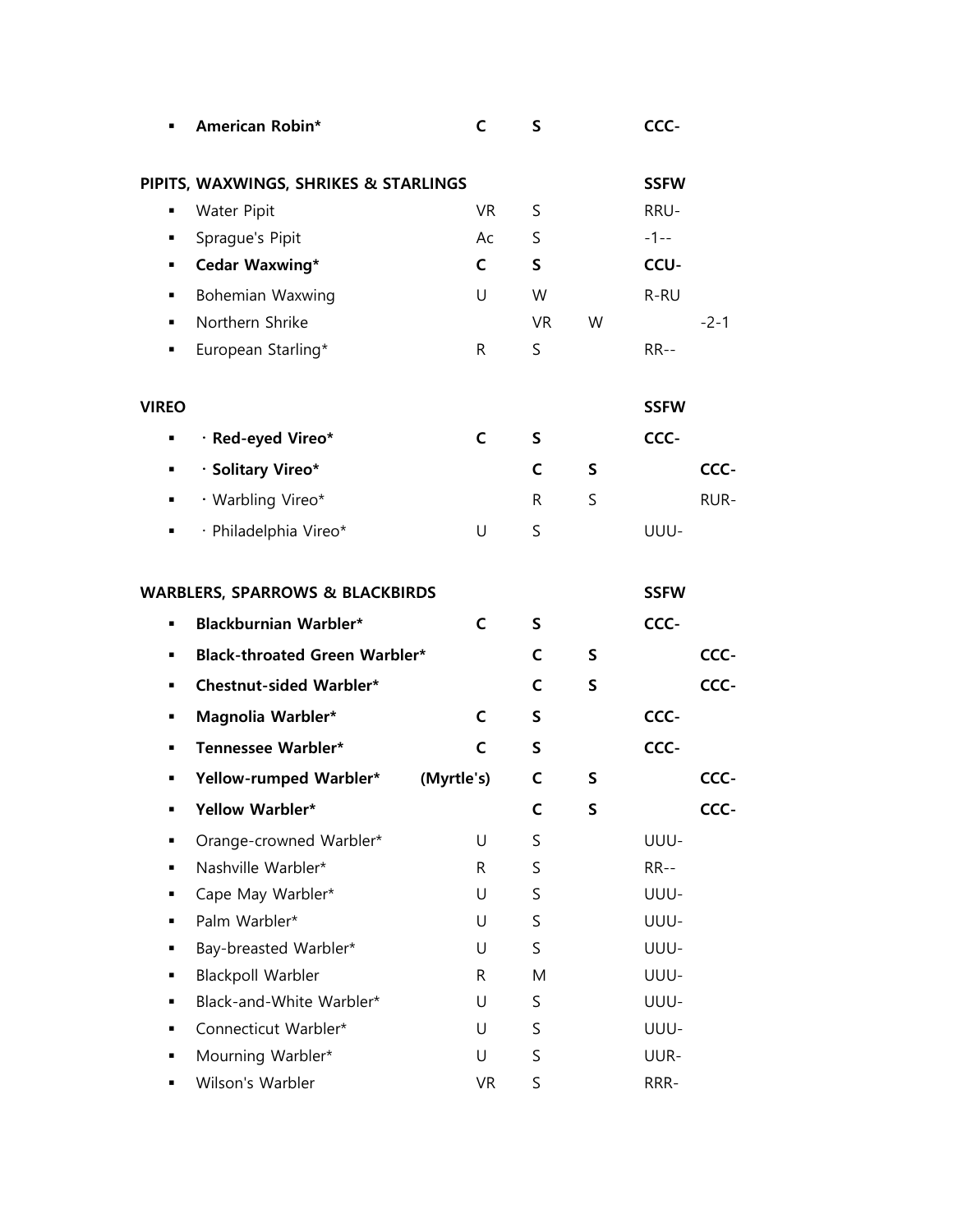| ٠              | Canada Warbler*              | U            | S            |             | UUU-        |        |
|----------------|------------------------------|--------------|--------------|-------------|-------------|--------|
|                | American Redstart*           | $\mathsf{C}$ | S            |             | CCC-        |        |
| ٠              | Common Yellowthroat*         |              | $\mathsf{C}$ | S           |             | CCC-   |
| ٠              | Western Tanager*             | R            | S            |             | $RR--$      |        |
| ٠              | <b>American Tree Sparrow</b> |              | $\mathsf{C}$ | M           |             | $C-C-$ |
| ٠              | <b>Chipping Sparrow*</b>     | C            | S            |             | CCC-        |        |
| ٠              | Song Sparrow*                | $\mathsf{C}$ | S            |             | CCC-        |        |
| ٠              | White-throated Sparrow*      |              | $\mathsf{C}$ | S           |             | CCC-   |
| ٠              | Clay-colored Sparrow*        | U            | S            |             | UUU-        |        |
| ٠              | Vesper Sparrow*              | $\cup$       | S            |             | UUU-        |        |
| ٠              | Savannah Sparrow*            | R            | S            |             | RRR-        |        |
| ٠              | LeConte's Sparrow*           | R            | S            |             | RRR-        |        |
| ٠              | Fox Sparrow*                 | R            | S            |             | URR-        |        |
| ٠              | Lincoln's Sparrow*           | U            | S            |             | UUU-        |        |
| ٠              | Swamp Sparrow*               | U            | S            |             | UUU-        |        |
| ٠              | White-crowned Sparrow        |              | U            | M           |             | UAU-   |
| ٠              | Harris' Sparrow              | $\cup$       | M            |             | $U-U-$      |        |
| ٠              | House Sparrow*               |              | U            | P           |             | UUUU   |
| ٠              | Northern Oriole*             |              | <b>VR</b>    | S           |             | $RR--$ |
| ٠              | Snow Bunting                 | U            | M            |             | C-UU        |        |
| ٠              | Dark-eyed Junco*             | $\mathsf{C}$ | S            |             | CUC-        |        |
| ٠              | Lapland Longspur             | $\cup$       | M            |             | $U-U-$      |        |
| ٠              | Smith's Longspur             | Ac           | M            |             | $2--$       |        |
| ٠              | Red-winged Blackbird*        |              | $\mathsf{C}$ | S           |             | CCU-   |
|                | Yellow-headed Blackbird*     | R            | S            |             | RRR-        |        |
|                | Rusty Blackbird*             |              | R            | $\mathsf S$ |             | RRR-   |
|                | Brewer's Blackbird*          | U            | S            |             | UUU-        |        |
| ٠              | Western Meadowlark*          | U            | S            |             | UUU-        |        |
| ٠              | Common Grackle*              | U            | S            |             | UUU-        |        |
|                | Brown-headed Cowbird*        |              | U            | S           |             | UUU-   |
|                | Northern Waterthrush*        | U            | S            |             | UUU-        |        |
| <b>FINCHES</b> |                              |              |              |             | <b>SSFW</b> |        |
| ٠              | Purple Finch*                | U            | S            |             | UUU-        |        |
| ٠              | American Goldfinch*          | U            | S            |             | UUU-        |        |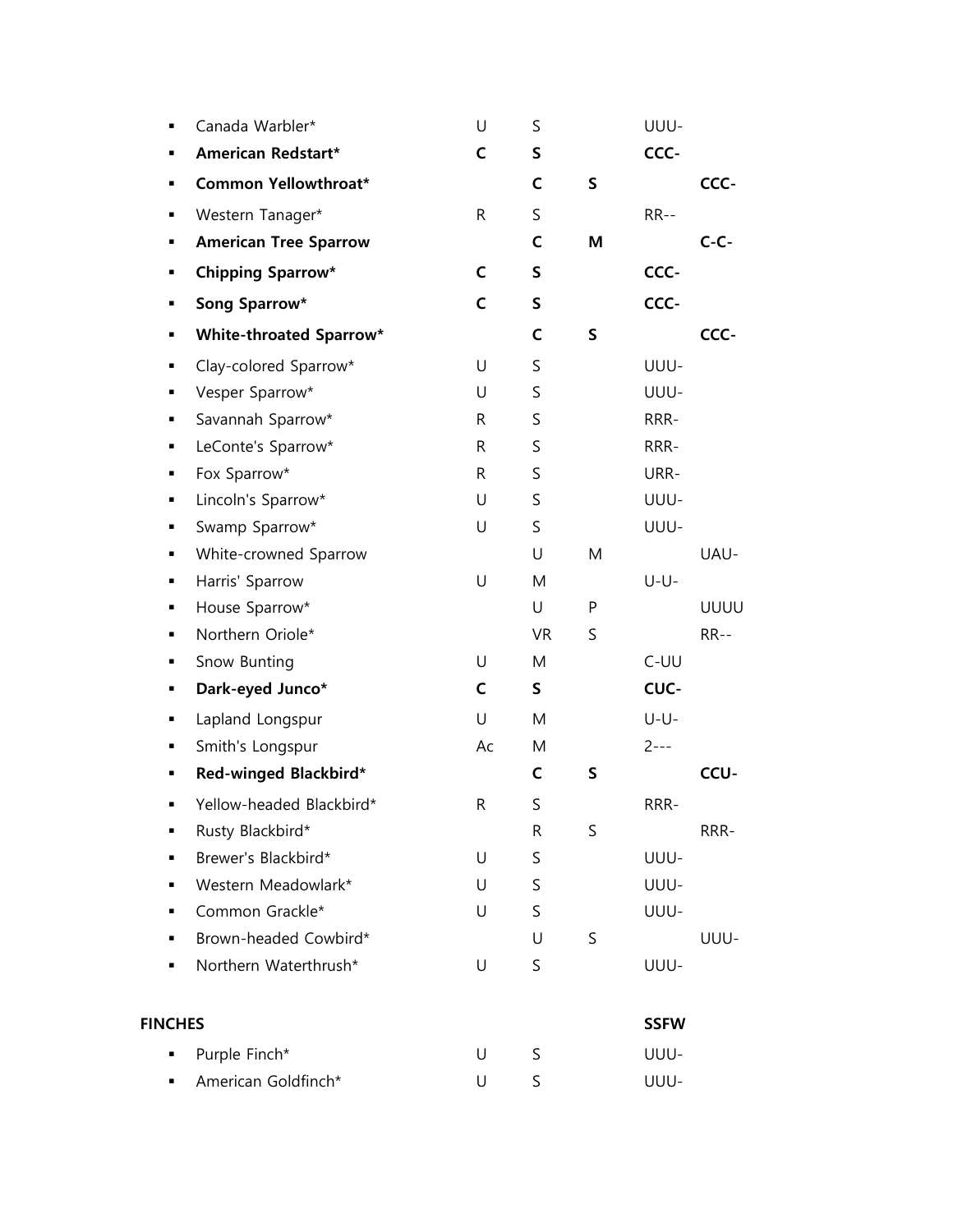| Evening Grosbeak*       | U  | P |   | UUUC        |      |
|-------------------------|----|---|---|-------------|------|
| Rose-breasted Grosbeak* | U  | S |   | UUU-        |      |
| Pine Grosbeak           | U  | W |   | $R - U$     |      |
| Common Redpoll*         | U  | P |   | <b>URUC</b> |      |
| Hoary Redpoll           | Ac | W |   | --AA        |      |
| Pine Siskin*            |    | P |   | <b>CCCC</b> |      |
| Red Crossbill*          | R  | P |   | <b>RRRR</b> |      |
| White-winged Crossbill* |    | U | P |             | UUUU |
|                         |    |   |   |             |      |

|   | <b>UNCATEGORIZED</b> |    |   |           |  |  |
|---|----------------------|----|---|-----------|--|--|
| ٠ | Ovenbird*            | C  | S | CCC-      |  |  |
| ٠ | Hudsonian Godwit     | Ac | M | $2--$     |  |  |
| ٠ | Ruddy Turnstone      | Ac | M | $1 - - -$ |  |  |
| ٠ | Red Knot             | Ac | M | $1 - - -$ |  |  |
| ٠ | Sanderling           | R  | M | $R-R-$    |  |  |
| ٠ | Pomarine Jaeger      | Ac | M | $- - 1 -$ |  |  |
| ٠ | Whip-poor-will       | Ac | S | $-2-$     |  |  |
| ٠ | Purple Martin*       | Ac | S | $21 -$    |  |  |
| ٠ | <b>Bobolink</b>      | Ac | M | 1 - - -   |  |  |

## **When to Observe Birds**

The best times of the day to see birds are early in the morning and late in the afternoon.

The best times of the year are spring and fall migrations. Spring breeding plumage makes the males stand out. Early in the spring, before the trees leaf out, makes it easier to spot birds. Winter time reduces the number of species to about 25 in Prince Albert National Park and makes it easier to start to learn about birds. Watch for loons and eagles at the Narrows in early spring. In summer try identifying birds by